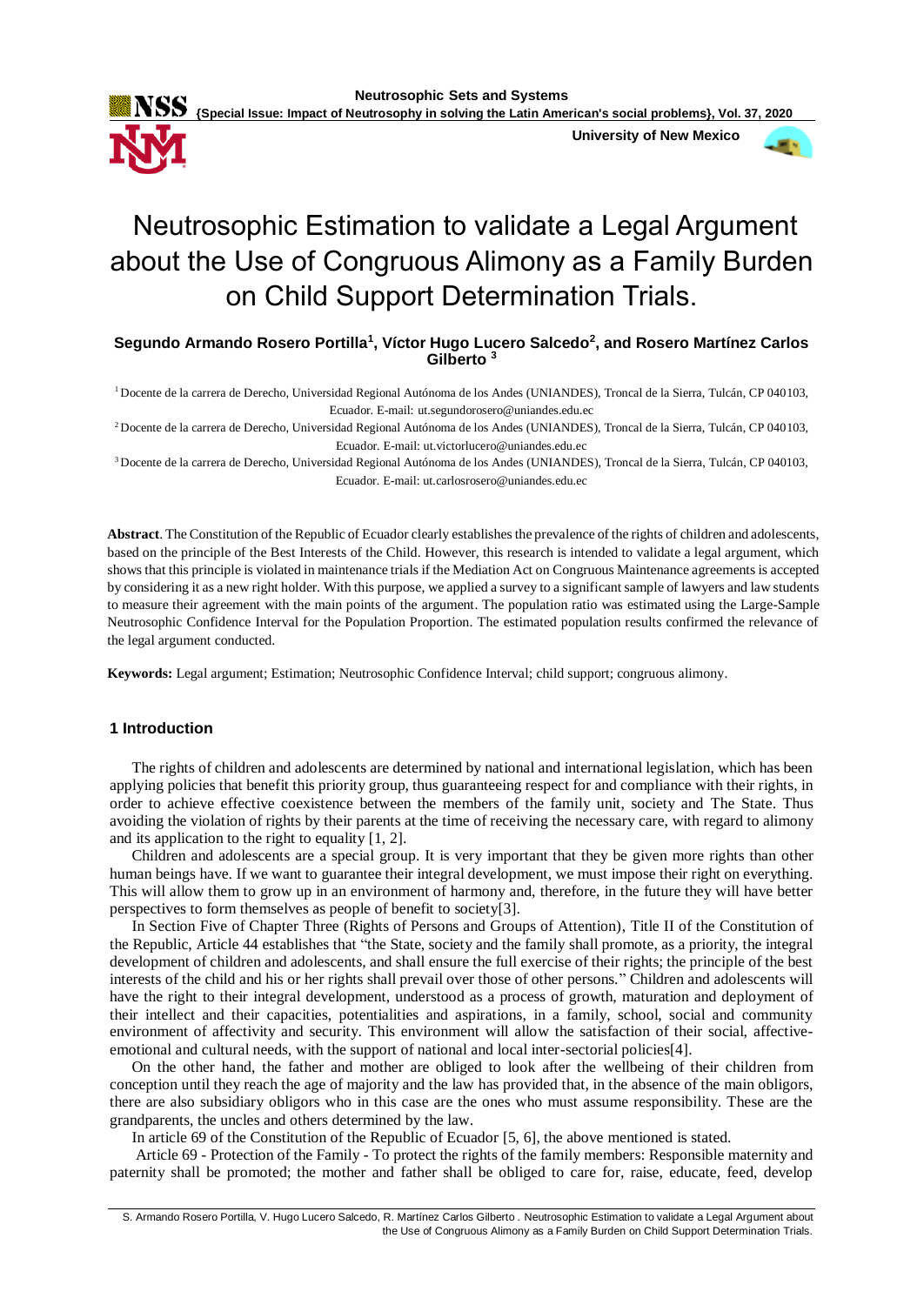integrally and protect the rights of their children, particularly when they are separated from them for any reason.

Food is one of the fundamental rights of children, as it is above any other right. This is in order to cover the basic needs of minors. The right to food has its origin in the very existence of man, unlike other living beings, a human being cannot survive by himself, it is always necessary to protect him; since food is one of the vital needs of people, someone has to provide it. In this case, it is the moral and legal duty of the children to ensure that their parents look after them and The State guarantees, through its policies, the protection of children and adolescents.

Apart from the divisions that may already be established based on the source, food may also be congruous or necessary, accrued or future; provisional or definitive. Congruous food is defined in Article 351 of the Civil Code as: that which enables the person fed to subsist modestly, in a manner corresponding to his/her social position[7].

Congruous alimony is owed to the spouse, to the children, to the descendants, to the parents, and to the one who made a substantial donation. However, all these people lose the right to congruous food if they seriously injure the food provider. They also lose the right to congruous alimony and, as in the previous case, they are reduced to those simply necessary "when the law expressly limits what is necessary" and this happens in the case of the child of a family absent from the home and who is not well behaved. Currently there is a legal void in which abandonment is not a requirement for demanding congruent alimony for spousal support, however, it is seen at courts that they are presented as a family burden in the alimony trials for the reduction of pensions for this concept[8].

That is why, with this research work, we propose a legal argument that establishes that there is a violation of the principle of the Superior Interest of the Child when taking into account the Mediation Act about the agreement of congruous alimony as a family burden[9, 10].

The objective of this research is to estimate the level of conformity that exists on the part of the lawyers participating in this type of family litigation, with respect to the current judicial procedure, as well as the degree of acceptance of the aforementioned proposal, through the application of the Large-Sample Neutrosophic Confidence Interval [11] for the Population Proportion.

#### **2 Materials and methods**

In order to fulfil the objective of the investigation, a study was made of the population composed of law professionals who work in cases related to the subject analyzed in the Canton of Tulcán, Province of Carchi, Ecuador, obtaining an approximate universe of 345 people, who are lawyers in free practice or students of higher levels. For this purpose, a survey was applied to 108 of them, randomly chosen, which represents approximately 31% of the population, so it is considered a significant sample.

However, in both groups, bias was identified in the information collected about their direct participation in at least one case, in which a congruous alimony mediation act was presented as a justification for the reduction or limitation of alimony. Therefore, it was necessary to identify the neutrosophic frequencies.

In the 1980s, the international movement known as Paradoxism [12-14] (based on contradictions in science and art) was founded by Florentin Smarandache, who then extended it to Neutrosophy (based on contradictions and their neutrals) originating new fields of research's like neutrosophic statistics [15-18]. Neutrosophic Statistics refers to a set of data, such that the data or a part of it are indeterminate in some degree, and to methods used to analyze these data [16, 17, 19, 20].

A Neutrosophic Frequency Distribution [18, 20] is a table displaying the categories, frequencies, and relative frequencies with some indeterminacies[17, 18, 21]. Most often, indeterminacies occur due to imprecise, incomplete or unknown data related to frequency. Therefore, relative frequency becomes imprecise, incomplete, or unknown too.

In this case, we represent the frequencies as a neutrosophic statistic number, which have the form [22-25]:

 $N = d + i$  (1) with  $i \in [i_a, i_b]$ 

Where

*d*: is the determinate (sure) part of *N*,

*i*: is the indeterminate (unsure) part of *N*.

 $i_a$ : is the inferior limit of *i* range

 $i_h$ : is the superior limit of *i* range

So  $(1)$  is equivalent to:

# $[N + i_a, N + i_b]$

Setting  $min_{nf} = N + i_a$  and  $max_{nf} = N + i_b$ , the expression we will use to represent the estimated neutrosophic frequencies is:

## $\left[ min_{nf} , max_{nf} \right]$

To compute the total for the neutrosophic frequencies[21, 26], we compute the total min and max of *m* categories estimated frequencies by the following equations:

$$
tmin_{nf} = \sum_{j=1}^{m} min_{nfj}
$$
  
\n
$$
tmax_{nf} = \sum_{j=1}^{m} max_{nfj}
$$
 (2)

S. Armando Rosero Portilla, V. Hugo Lucero Salcedo, R. Martínez Carlos Gilberto . Neutrosophic Estimation to validate a Legal Argument about the Use of Congruous Alimony as a Family Burden on Child Support Determination Trials.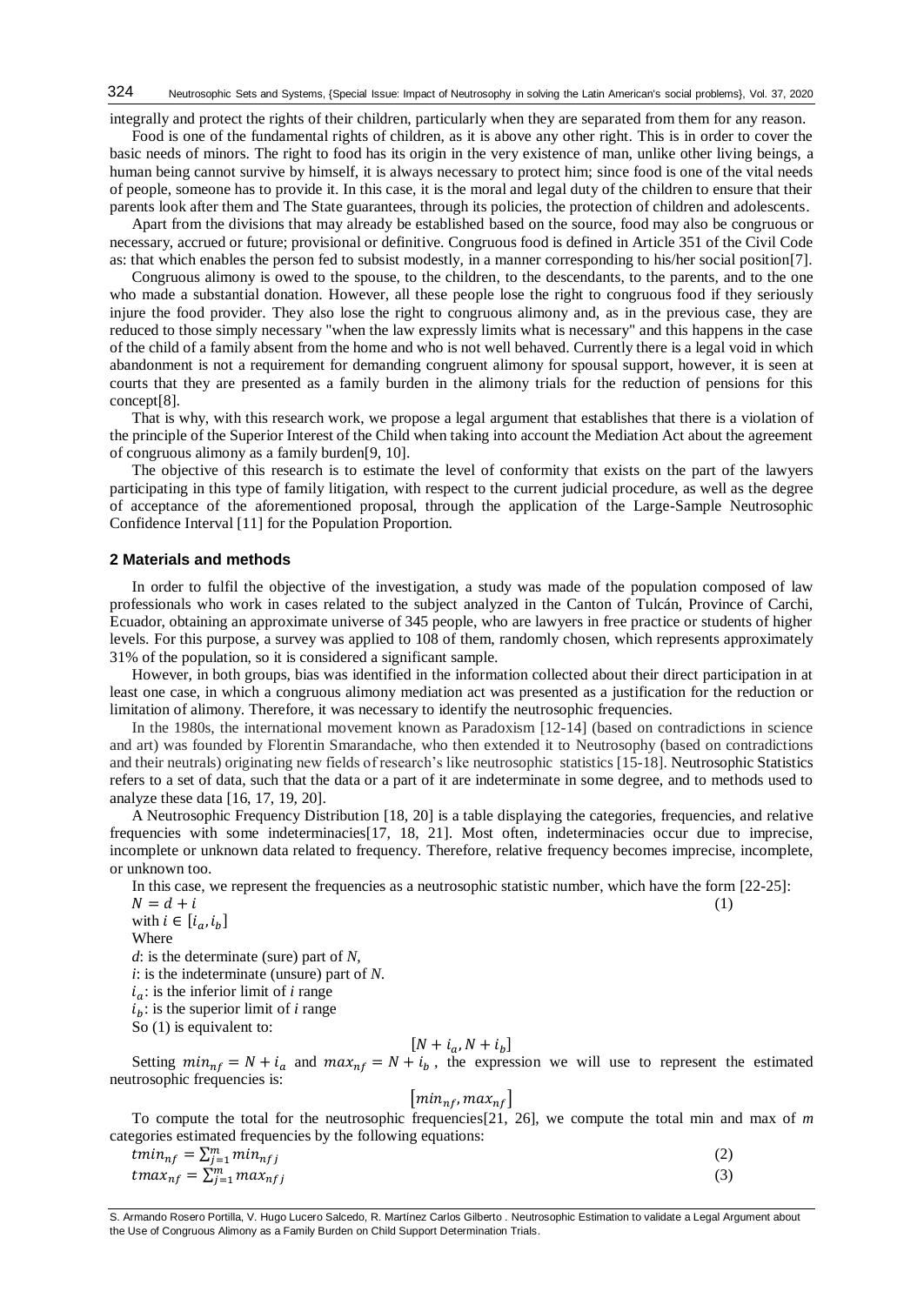Where:

 $tmin_{nf}$  is the total minimum of the estimated frequencies for *m* possibilities.  $tmax_{nf}$  is the total maximum of the estimated frequencies for *m* possibilities.  $min_{n \neq j}$  is the inferior limit of the neutrosophic estimated frequency range for the possibility *j*.  $max_{n \leq j}$  is the superior limit of the neutrosophic estimated frequency range for the possibility *j*. To calculate the neutrosophic relative frequency of each possibility:  $min_{nrfi} =$  $min_{nfj}$  $\overline{t}$ max<sub>nf</sub> (4)  $max_{nrfj} = \frac{max_{nffj}}{t_{minofj}}$  $tmin_{nf}$ (5) Where:

 $min_{n \leq j}$  is the inferior limit of the neutrosophic relative frequency for the possibility *j*.

 $max_{n \in \mathcal{I}}$  is the superior limit of the neutrosophic relative frequency for the possibility *j*.

The survey applied is composed of the following questions:

*Question 1:* Do you think it is right for the Mediation Centers to set up a spousal support agreement knowing that they live together?

*Question 2:* Do you agree that children should have their child support reduced because the defendant is filing the spousal support agreement as the family's burden?

*Question 3:* Do you believe that the judge by accepting such a mediation agreement is violating the Best Interest Principle for Children?

*Question 4:* Do you agree with the statement made in the critical judicial analysis document presented in this research?

Although we worked with a statistically significant sample, it was convenient to apply a population estimate of the proportion of responses, to reinforce the validation of the proposal based on the results of the survey. The Large-Sample Neutrosophic Confidence Interval for the Population Proportion was used for this purpose.

Using the classical statistics we can define Large-Sample Confidence Interval for the Population Proportion  $(\pi)$  as follow:

$$
I\pi = \left[ p - (z \text{ critical value}) \cdot \sqrt{\frac{p(1-p)}{n}}, p + (z \text{ critical value}) \cdot \sqrt{\frac{p(1-p)}{n}} \right]
$$
(6)

For the case when  $min\{np \ge 5\}$  and  $min\{n \cdot (1 - p) \ge 5\}$ , where:

 $p =$ sample proportion= number of sample individuals that possess the property of interest divided by sample's size and  $n =$  sample's size.

With the distinction from the classical statistics that in neutrosophic statistics the parameters p and n may be sets instead of crisp numbers, and the z critical value may be a set as well. [27]

The neutrosophic sample statistics p, for  $min\{n\}$  large enough, has a neutrosophic sampling distribution (normal curve) that approximates the population mean  $\pi$  and its standard deviation:

$$
\sigma = \sqrt{\frac{\pi(1-\pi)}{n}}
$$

#### **3 Results**

From the results of the applied survey and taking into account the bias in the information collected, the following graph of neutrosophic frequencies was obtained about the composition of the sample.



**Figure 1.** Sample Neutrosophic frequencies

S. Armando Rosero Portilla, V. Hugo Lucero Salcedo, R. Martínez Carlos Gilberto. Neutrosophic Estimation to validate a Legal Argument about the Use of Congruous Alimony as a Family Burden on Child Support Determination Trials.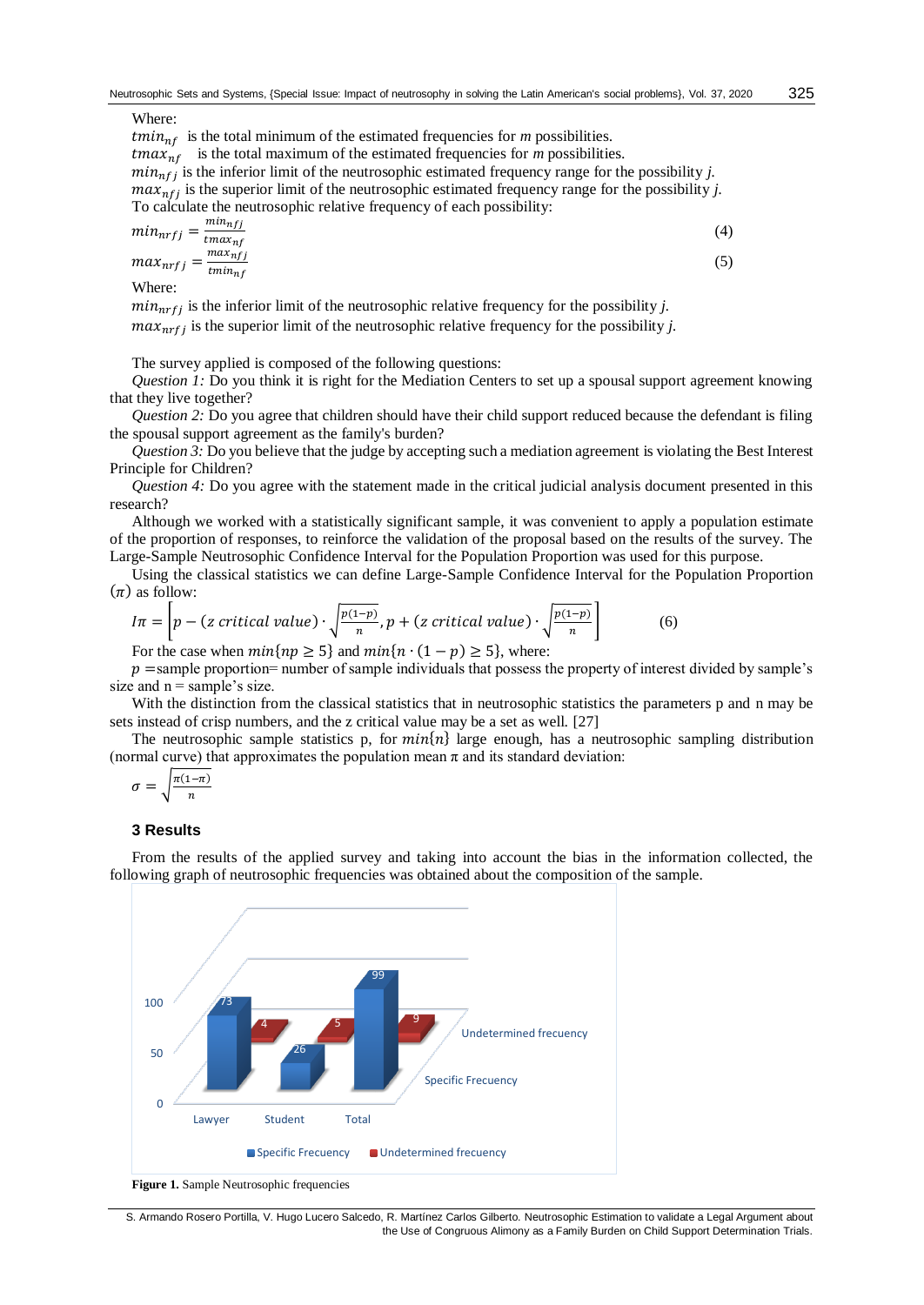As we can notice, we surveyed between 73 and 77 lawyers who participated in at least one maintenance trial where congruent maintenance was used as justification for a reduction of the alimony. Meanwhile, between 24 and 31.3% of those surveyed were students with at least one similar experience.

The sample results of the application of the survey are shown below (table 1). The neutrosophic proportions were obtained by applying formulas (4) and (5).

| Answer       | <b>Ouestion 1</b> |                          | <b>Ouestion 2</b> |                          |           | <b>Ouestion 3</b>        | <b>Ouestion 4</b> |                          |
|--------------|-------------------|--------------------------|-------------------|--------------------------|-----------|--------------------------|-------------------|--------------------------|
|              | Frequency         | <b>Proportion</b><br>(p) | Frequency         | <b>Proportion</b><br>(p) | Frequency | <b>Proportion</b><br>(p) | Frequency         | <b>Proportion</b><br>(p) |
| Yes          | 101               | [0.93, 1.02]             | 97                | [0.89, 0.98]             | 95        | [0.88, 0.96]             | 101               | [0.93, 1.02]             |
| No           |                   | [0.06, 0.07]             | 11                | [0.10, 0.11]             | 13        | [0.12, 0.13]             | 7                 | [0.06, 0.07]             |
| <b>Total</b> | [99, 108]         | [0.99, 1.09]             | [99, 108]         | [0.99, 1.09]             | [99, 108] | [1.00, 1.09, 99, 108]    |                   | [0.99, 1.09]             |

**Table 1**. Neutrosophic proportions per question

At the sample level, a proportion of positive responses above 89% can be observed for all questions with 98.1% for question 4, which refers to the acceptance of the proposed analysis.

To estimate the neutrosophic confidence interval of the population ratio, we used the neutrosophic confidence level [0.95 , 0.99] for a neutrosophic critical value of [1.645 , 2.326].

First, it must be verified that  $min\{ np \} \ge 5$  and  $min\{ n \cdot (1 - p) \} \ge 5$  is fulfilled for each one of the questions of the survey. For example:

Question 1  $min\{np\} \geq 5$  $min\{[99, 108] \cdot [0.93, 1.02]\} \ge 5$  $99 \cdot 0.93 > 5$  $92.07 > 5$  $min\{n\cdot(1-p)\}\geq 5$  $min\{[99, 108] \cdot (1 - [0.93, 1.02])\} \ge 5$ 99  $\cdot$  0.06 ≥ 5  $6.42 > 5$ 

When the verification was done for the rest of the questions, the results shown in table 2 were obtained.

| <b>Verification</b>                                                                                             | Question 1   Question 2   Question 3   Question 4                |  |  |
|-----------------------------------------------------------------------------------------------------------------|------------------------------------------------------------------|--|--|
| $min\{np\} \geq 5$                                                                                              | $92.07 \ge 5 \mid 88.92 \ge 5 \mid 87.08 \ge 5 \mid 92.07 \ge 5$ |  |  |
| $\left  min\{n \cdot (1-p)\}\ge 5 \right $ 6.42 $\ge 5$ $\left  10.08 \ge 5 \right $ 11.92 $\ge 5$ 6.42 $\ge 5$ |                                                                  |  |  |

**Table 2:** Verification of the minimum requirement

Given the results in Table 2, the neutrosophic confidence interval of the population ratio can be estimated. By applying (6) to each of the questions we obtained:

$$
I\pi_j = \left[ p_j - (z \text{ critical value}) \cdot \sqrt{\frac{p_j(1-p_j)}{n}}, \ p_j + (z \text{ critical value}) \cdot \sqrt{\frac{p_j(1-p_j)}{n}} \right]
$$
\nWhen  $j =$  question numbers with  $j = 1, 2, 3, 4$ .

Where  $j =$  question number with  $j = 1, 2, 3, 4$ 

In table 3, we can follow the steps to calculate the neutrosophic interval of confidence of the population proportion as a neutrosophic set.

|                                     |       | <b>Ouestion 1</b> |       | <b>Ouestion 2</b> | <b>Ouestion 3</b> |       | <b>Ouestion 4</b> |       |
|-------------------------------------|-------|-------------------|-------|-------------------|-------------------|-------|-------------------|-------|
| <b>Neutrosophic Interval</b>        | min   | max               | min   | max               | min               | max   | min               | max   |
| Neutrosophic Z                      | 1,645 | 2,326             | 1,645 | 2,326             | 1,645             | 2,326 | 1,645             | 2,326 |
| $p_i$                               | 0,935 | 1,020             | 0,898 | 0,980             | 0,880             | 0,960 | 0,935             | 1,020 |
| $1-p_i$                             | 0,065 | 0,071             | 0,102 | 0,111             | 0,120             | 0,131 | 0,065             | 0,071 |
| $\sqrt{p_j(1-p_j)/n}$               | 0.024 | 0.027             | 0.029 | 0,033             | 0,031             | 0.036 | 0.024             | 0,027 |
| $Z \cdot \sqrt{p_j(1-p_j)/n}$       | 0.039 | 0,063             | 0,048 | 0.077             | 0,052             | 0.083 | 0,039             | 0,063 |
| $p_j - Z \cdot \sqrt{p_j(1-p_j)/n}$ | 0,896 | 0,957             | 0,850 | 0,903             | 0,828             | 0,877 | 0,896             | 0,957 |

S. Armando Rosero Portilla, V. Hugo Lucero Salcedo, R. Martínez Carlos Gilberto . Neutrosophic Estimation to validate a Legal Argument about the Use of Congruous Alimony as a Family Burden on Child Support Determination Trials.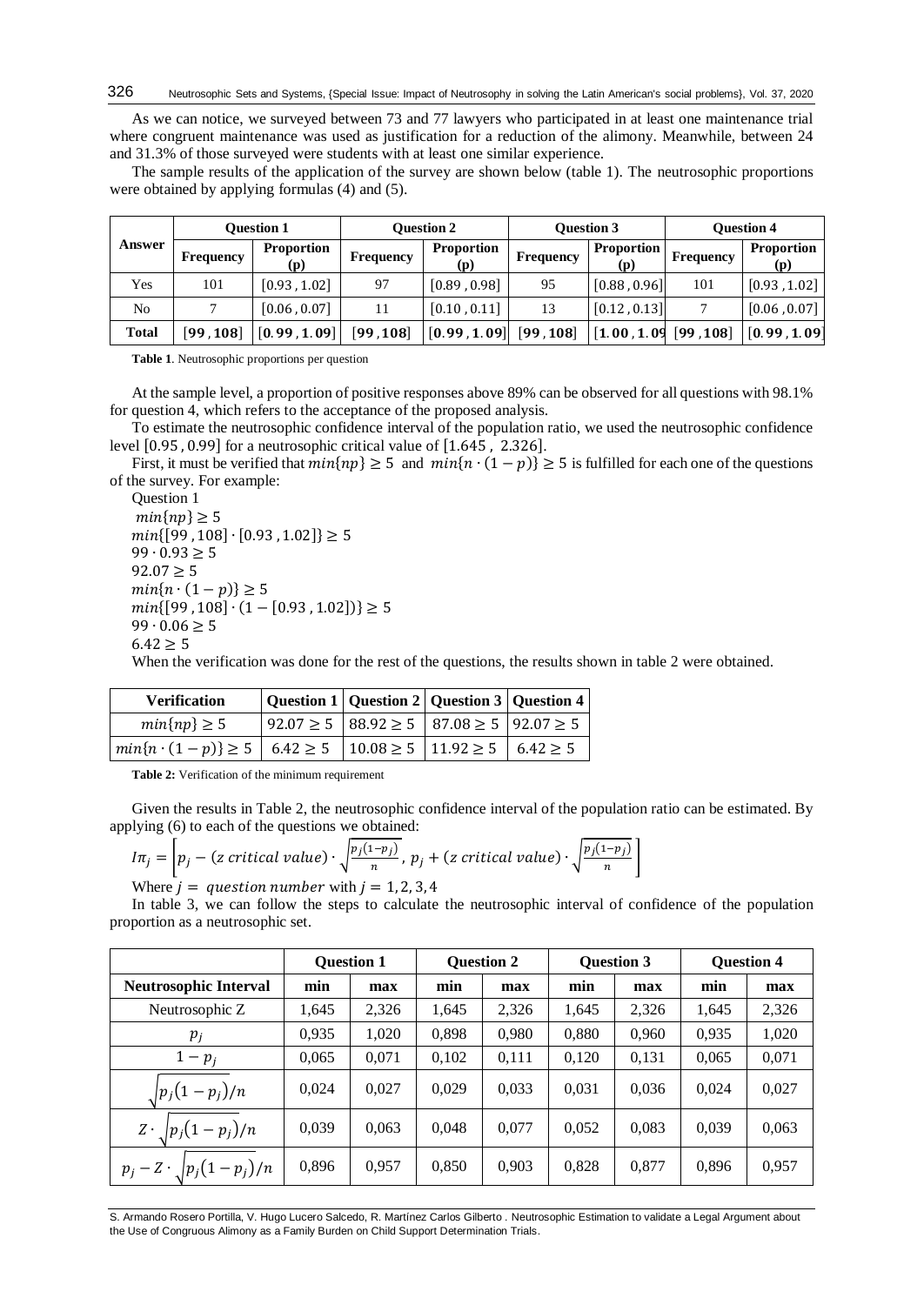| $p_j + Z \cdot \int p_j(1-p_j)/n \mid 0.959 \mid 1.047 \mid 0.927 \mid 1.013 \mid 0.911 \mid 0.995 \mid 0.959$ |       |       |       |       |               |       | 1,047 |
|----------------------------------------------------------------------------------------------------------------|-------|-------|-------|-------|---------------|-------|-------|
| lπ;                                                                                                            | 0.896 | 1.047 | 0,850 | 1,013 | $0,828$ 0.995 | 0,896 | 1.047 |

Table 3: Neutrosophic interval of confidence of the population proportion calculation.

As can be seen, for each of the questions asked, a positive response was estimated in favor of the main points of the proposed critical judicial analysis. It can be assured, with a significance level of between 95 and 99%, that more than 89.6% of the population studied would answer Yes to question number 1, more than 85% to question number 2, between 82.8 and 99.5% to question number 3, and more than 89.6% would answer Yes to question number 4.

This allows us to infer that the proposal of the present investigation would have a high level of acceptance within the community of law professionals of the Canton of Tulcán, with experience in food trials.

### **Conclusions**

The application of the neutrosophic statistics, allowed to estimate the population proportion in spite of the bias present in the collected information, as well as to contribute with certain flexibility to its level of significance. The results obtained from the use of the Large-Sample Neutrosophic Confidence Interval for the Population Proportion, constitute the statistical foundation of the validity of the proposed critical analysis given the favorable population estimate for each of its elements.

Therefore, it can be assured that the majority of the lawyers of the studied population consider that the Principle of the Superior Interest of Children is being violated, with the current procedures identified in this research.

### **References**

- 1. Wringe, C.A., *Children's rights: A philosophical study*. 2020: Routledge.
- 2. Cruz, M.F., E.B. Salinas, R.M.P. Salazar, G.J.C. Castillo, G.R.T. Arcos, and J.E. Ricardo, *ESTUDIO SITUACIONAL PARA DETERMINAR ESTRATEGIAS FORMATIVAS EN LA ATENCIÓN A ESCOLARES CON NECESIDADES EDUCATIVAS ESPECIALES EN LA ZONA 5 DEL ECUADOR.* Investigación Operacional, 2019. **40**(2): p. 255-266.
- 3. Lux PhD, A., *Independent Children's Rights Institutions: Their Contribution to Human Rights of Children.* Societies Without Borders, 2020. **14**(1): p. 2.
- 4. Cadena Posso, A.A., C.J. Lizcano Chapeta, M.L. Sola Iñiguez, and A.F. Gómez Gordillo, *Use of Neutrosophy to analyze problems related to the joint custody of children and adolescents after marriage dissolution.* Neutrosophic Sets and Systems, 2019. **26**(1): p. 23.
- 5. Del Ecuador, A.C., *Constitución de la República del Ecuador.* Quito: Tribunal Constitucional del Ecuador. Registro oficial Nro, 2008. **449**.
- 6. Granda-Torres, G.A., *Enfoque filosófico presente en la Constitución del Ecuador de 2008. Breves comentarios analíticos.* Polo del Conocimiento, 2020. **5**(2): p. 333-344.
- 7. Ecuatoriano, C.C., *Código Civil Ecuatoriano*. 2011, PICHINCHA: LEXIS.
- 8. Naula-Puma, J.S. and W.H. Pauta-Cedillo, *Los alimentos congruos en beneficio del cónyuge y el derecho a la vida digna.* Polo del Conocimiento, 2020. **5**(9): p. 982-1006.
- 9. Ricardo, J.E., *Importancia de la investigación jurídica para la formación de los profesionales del Derecho.* Dilemas Contemporáneos: Educación, Política y Valores., 2020.
- 10. Vera, D.C., A.V.T. Suntaxi, G.C.I. Alcívar, J.E. Ricardo, and M.D.O. Rodríguez, *Políticas de inclusión social y el sistema de ingreso a las instituciones de educación superior del ecuador.* Dilemas Contemporáneos: Educación, Política y Valores, 2018. **6**(1).
- 11. Aslam, M. and M. Albassam, *Application of neutrosophic logic to evaluate correlation between prostate cancer mortality and dietary fat assumption.* Symmetry, 2019. **11**(3): p. 330.
- 12. Smarandache, F., *Paradoxism's Manifestos and International Folklore*. 2010: Infinite Study.
- 13. Smarandache, F., *Sixth International Anthology on Paradoxism*. 2011: Infinite Study.
- 14. Smarandache, F., *Fifteenth International PhotoVideoAnthology on Paradoxism*. 2020: Infinite Study.
- 15. Smarandache, F., *A unifying field in logics: Neutrosophic logic. neutrosophy, neutrosophic set, neutrosophic probability: Neutrosophic logic: neutrosophy, neutrosophic set, neutrosophic probability*. 2003: Infinite Study.
- 16. Carballido, R.M., H. Paronyan, M.A. Matos, and A.L. Santillán Molina, *Neutrosofic statistics applied to demonstrate the importance of humanistic and higher education components in students of legal careers.* Neutrosophic Sets and Systems, 2019. **26**(1): p. 26.

S. Armando Rosero Portilla, V. Hugo Lucero Salcedo, R. Martínez Carlos Gilberto. Neutrosophic Estimation to validate a Legal Argument about the Use of Congruous Alimony as a Family Burden on Child Support Determination Trials.